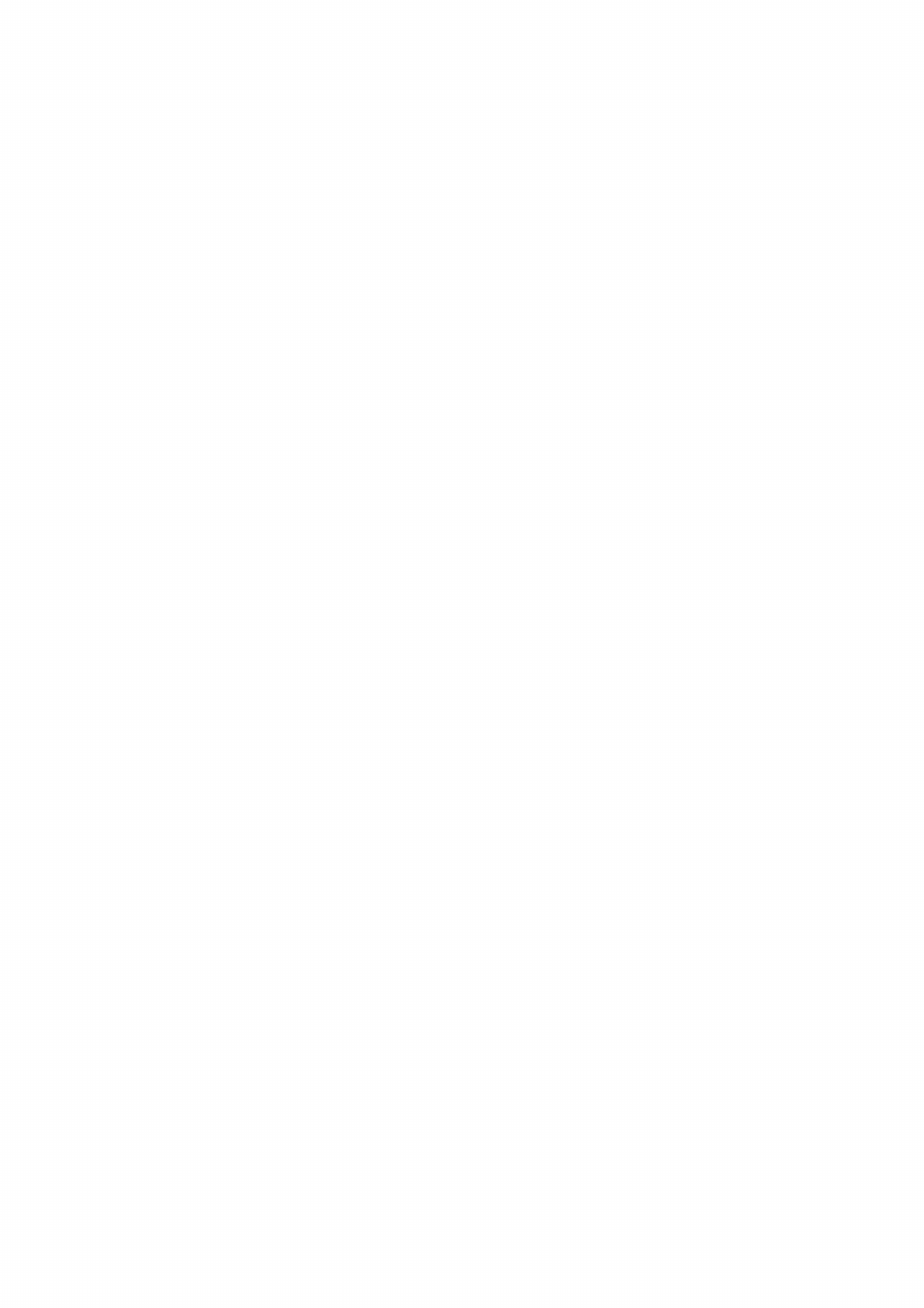Available at: http://www.ictp.trieste.it/~pub\_off **index IC/2004/27** 

# United Nations Educational Scientific and Cultural Organization and International Atomic Energy Agency THE ABDUS SALAM INTERNATIONAL CENTRE FOR THEORETICAL PHYSICS

# **AN EXISTENCE RESULT OF ENERGY MINIMIZER MAPS BETWEEN RIEMANNIAN POLYHEDRA**

Taoufik Bouzianel *The Abdus Salam International Centre for Theoretical Physics, Trieste, Italy.* 

## **Abstract**

In this paper, we prove the existence of energy minimizers in each free homotopy class of maps between polyhedra with target space without focal points. Our proof involves a careful study of some geometric properties **of** riemannian polhyedra without focal points. Among other things, we show that on the relevant polyhedra, there exists a convex supporting function.

# MIRAMARE - TRIESTE June 2004

 $1$ tbouzian@ictp.trieste.it, btaoufik73@hotmail.com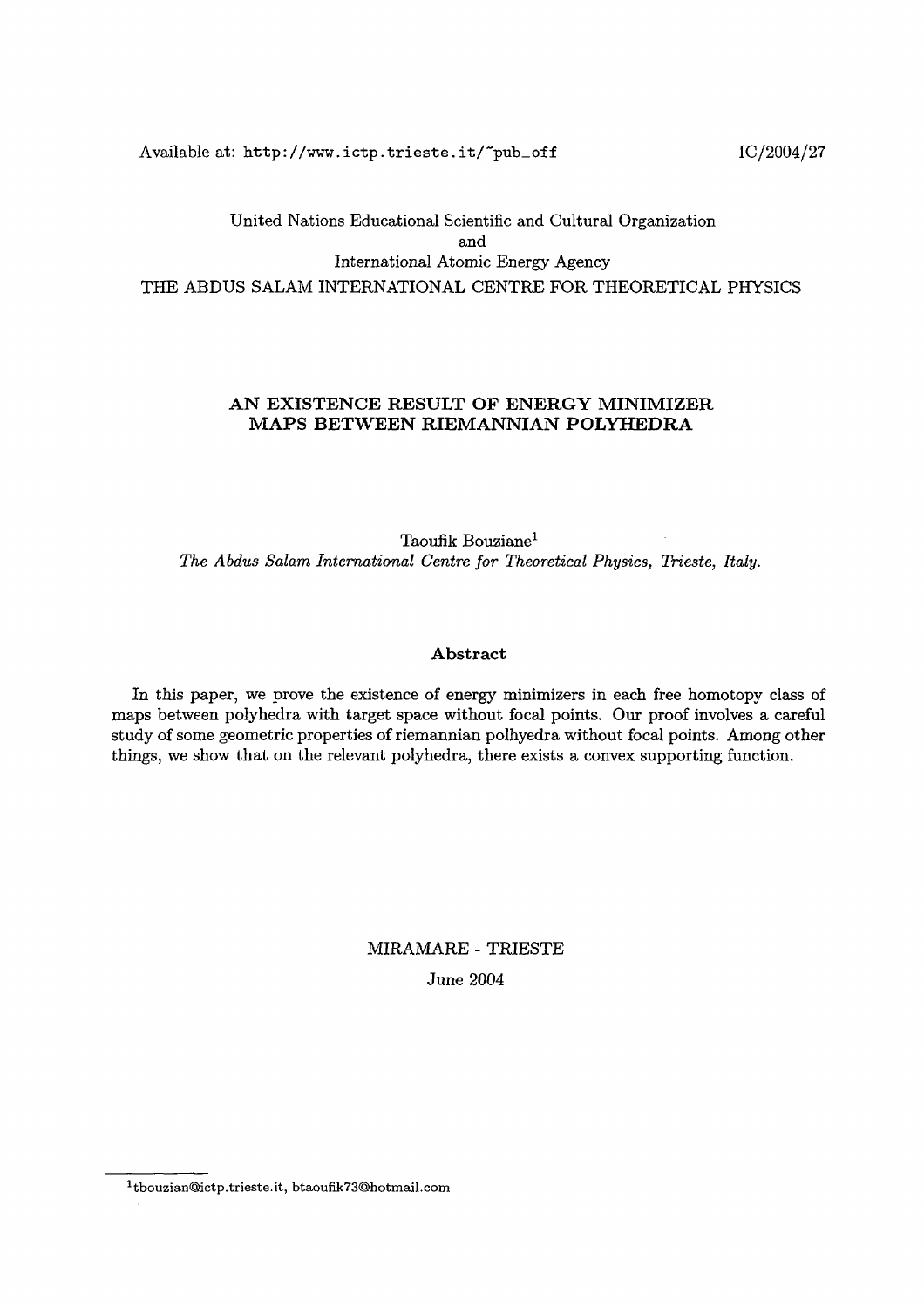#### 0. INTRODUCTION.

In the past decades, there has been a wide range of activity in the study of the existence of energy minimizers in various homotopy classes of maps between smooth riemannian manifolds, See [11], [15], 16], [18], 19], 20] and the references therein. In [111, Eells and Sampson obtained a fundamental theorem on the existence of harmonic maps in each free homotopy class of maps with target manifolds of non-positive sectional curvature which was generalized to the case of target manifolds without focal points by Xin 123]. In sharp contrast to the smooth case, very little is known for the case of singular spaces. In 17], Korevaar and Schoen expanded the theory of harmonic maps between smooth riemannian manifolds to the case of maps between certain singular spaces. For instance, admissible riemannian polyhedra are prototypes of the relevant singular spaces because these being both geodesic, harmonic (in the sense of Brelot cf. [10] ch 2). Dirichlet spaces and provide a wealth of examples as well. Let us mention here some examples of riemannian polyhedra (cf. [10] ch 8):

- (1) -Smooth riemannian manifolds (possibly with boundary).
- (2) -Triangulable riemannian lipshitz manifolds.
- (3) -Riemannian join of riemannian manifolds.
- (4) -Riemannian orbit spaces.
- (5) -Riemannian orbifolds.
- (6) -Conical singular riemannian spaces.
- (7) -Normal analytic spaces with singularities.
- (8) -Stratified riemannian spaces (or Tom spaces) satisfying Whitney's regularity condition. Etc...

Our goal in the present paper is to show the existence of an energy minimizer in each free homotopy class of maps between riemannian polyhedra with target spaces without focal points in the sense of [4]. This result generalizes both Xin's result [23] and the new version of the Eells-Sampson's existence theorem  $[11]$  due to Eells and Fuglede (cf. [10] ch 11) where they obtained an existence theorem in the case of target spaces polyhedra of non-positive curvature in the sense of Alexandrov [6]. This generalization seems natural but it hides several difficulties which have to be solved by different approaches. One of these difficulties axises from the fact that in our case the absence of smoothness makes the Xin's methods 231 non-valid. Another difficulty, due to the fact that a riemannian polyhedron without focal points is not necessary of non-positive curvature, leads us making things differently from Eells and Fuglede [1]. For instance, take for example a riemannian join of smooth riemannian manifold of positive sectional curvature without focal points and a riemannian manifold of non-positive curvature. This example has sense because Gulliver 14] has shown that there are manifolds without focal points of both signs of sectional curvature. In addition, Gulliver's result 14] implies that the nonexistence of focal points is weaker than non-positivity of the curvature.

In order to state and prove our results we will give in section 1 some general preliminaries on geodesic spaces, riemannian polyhedra and the energy of a map between riemannian polyhedra. In section 2, we will bring out some geometric properties of geodesic spaces which are due to the absence of focal points, we will also investigate the case of riemannian polyhedra without focal points in depth, and we will show the existence of a convex supporting function. The existence of such a function is the principal difference between our case and the Eells-Figlede's case [10). In their case, the square of the distance function to a geodesic is obviously convex supporting (consequence of the definition the non-positivity of the curvature). In our case the proof of such a fact is quite difficult. The geometric properties obtained in section 2, which are of self interest, are a subject of current investigations by the author. The results of such investigations will appear elsewhere. They are related to the dynamic of the generalized geodesic flow in singular space. Lastly, section 3 is devoted to the existence of minimizing maps in free homotopy classes of maps between polyhedra.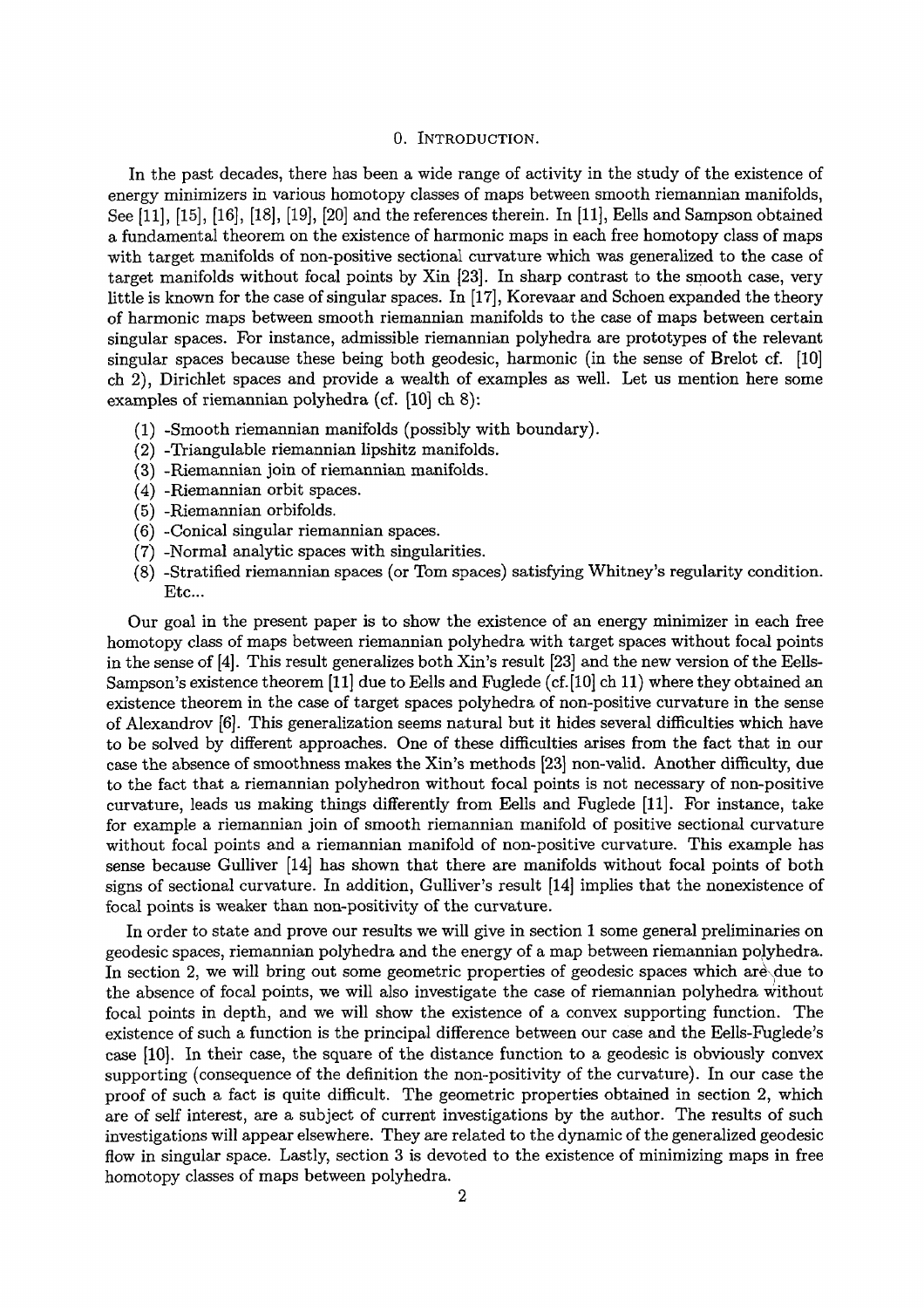#### 1. PRELIMINARIES.

This section is devoted to some preliminaries needed in the next sections.

#### 1.1. Geodesic spaces [2] [6] [7] [12] [13].

Let X be a metric space with metric d. A curve  $c: I \to X$  is called a *geodesic* if there is  $v \geq 0$ , called the speed, such that every  $t \in I$  has neighborhood  $U \subset I$  with  $d(c(t_1), c(t_2)) = v|t_1 - t_2|$ for all  $t_1, t_2 \in U$ . If the above equality holds for all  $t_1, t_2 \in I$ , then c is called *minimal geodesic*.

The space *X* is called a *geodesic space* if every two points in X are connected by minimal geodesic. We assume from now on that *X* is a complete geodesic space.

A triangle  $\Delta$  in X is a triple  $(\sigma_1, \sigma_2, \sigma_3)$  of geodesic segments whose end points match in the usual way. Denote by  $H_k$  the simply connected complete surface of constant Gauss curvature k. A comparison triangle  $\Delta$  for a triangle  $\Delta \subset X$  is a triangle in  $H_k$  with the same lengths of the sides as  $\Delta$ . A comparison triangle in  $H_k$  exists and is unique up to congruence if the lengths of sides of  $\Delta$  satisfy the triangle inequality and, in the case  $k > 0$ , if the perimeter of  $\Delta$  is  $\langle \frac{2\pi}{\sqrt{k}} \rangle$ . Let  $\bar{\Delta} = (\bar{\sigma}_1, \bar{\sigma}_2, \bar{\sigma}_3)$  be a comparison triangle for  $\Delta = (\sigma_1, \sigma_2, \sigma_3)$ , then for every point  $x \in \sigma_i$ ,  $i = 1, 2, 3$ , we denote by  $\bar{x}$  the unique point on  $\bar{\sigma}_i$  which lies at the same distances to the ends *as x.*

Let d denote the distance functions in both X and  $H_k$ . A triangle  $\Delta$  in X is  $CAT_k$  triangle if the sides satisfy the triangle inequality, the perimeter of  $\Delta$  is  $<\frac{2\pi}{\sqrt{k}}$  for  $k>0,$  and if  $d(x,y)$  $d(\bar{x}, \bar{y})$ , for every two points  $x, y \in X$ .

We say that X has curvature at most k and write  $k_X \leq k$  if every point  $x \in X$  has a neighborhood U such that any triangle in X with vertices in U and minimizing sides is *CATk.* Note that we do not define  $k_X$ . If X is a riemannian manifold, then  $k_X \leq k$  iff k is an upper bound for the sectional curvature of *X.*

A geodesic space *X* is called geodesically complete iff every geodesic can be stretched in two directions.

We say that a geodesic space X is without conjugate points if every two points in X are connected by unique geodesic.

#### **1.2. Orthogonality and focal point.**

For more details on the study of focal points in geodesic space, the reader can refer to [4].

## **Orthogonality.**

 $(X, d)$  will denote a complete geodesic space. Let  $\sigma : \mathbb{R} \to X$  denote a geodesic and  $\sigma_1$ :  $[a, b] \to X$  a minimal geodesic with a foot in  $\sigma$  (i.e.  $\sigma_1(a) \in \sigma(\mathbb{R})$ ).

The geodesic  $\sigma_1$  is *orthogonal* to  $\sigma$  if for all  $t \in [a, b]$ , the point  $\sigma_1(t)$  is locally of minimal distance from  $\sigma$ .

In the case when for given geodesic  $\sigma$  and a non-belonging point p there exists an orthogonal geodesic  $\sigma'$  to  $\sigma$  and containing p, we will call the intersection point between  $\sigma$  and  $\sigma'$  the orthogonal projection point of p on  $\sigma$ .

It is shown in the paper [4] that, on one hand, if the geodesic  $\sigma$  is minimal then there always exists a realizing distance orthogonal geodesic to  $\sigma$  connecting every external point  $p$  (off  $\sigma$ ) to  $\sigma$ . On the other hand, if the space  $(X, d)$  is locally compact with non-null injectivity radius and the geodesic  $\sigma$  is minimal on every open interval with length lower than the injectivity radius, then for every point p off  $\sigma$  and whose distance from  $\sigma$  is not greater than half of the injectivity radius, there exists a geodesic joining orthogonally the point p and the geodesic  $\sigma$ .

As corollaries, if the space  $(X, d)$  is a simply connected  $CAT_0$  space then for given geodesic  $\sigma : \mathbb{R} \to X$  and an off point p there always exists a realizing distance orthogonal geodesic from p to  $\sigma$ . When X is CAT<sub>k</sub> for positive constant k then there always exists an orthogonal geodesic to  $\sigma$  from a point p whose distance from  $\sigma$  is not greater than  $\frac{\pi}{2\sqrt{k}}$ . In these last two cases the angle between two orthogonal geodesics (in the sense of the definition above) is always greater than or equal to  $\frac{\pi}{2}$ .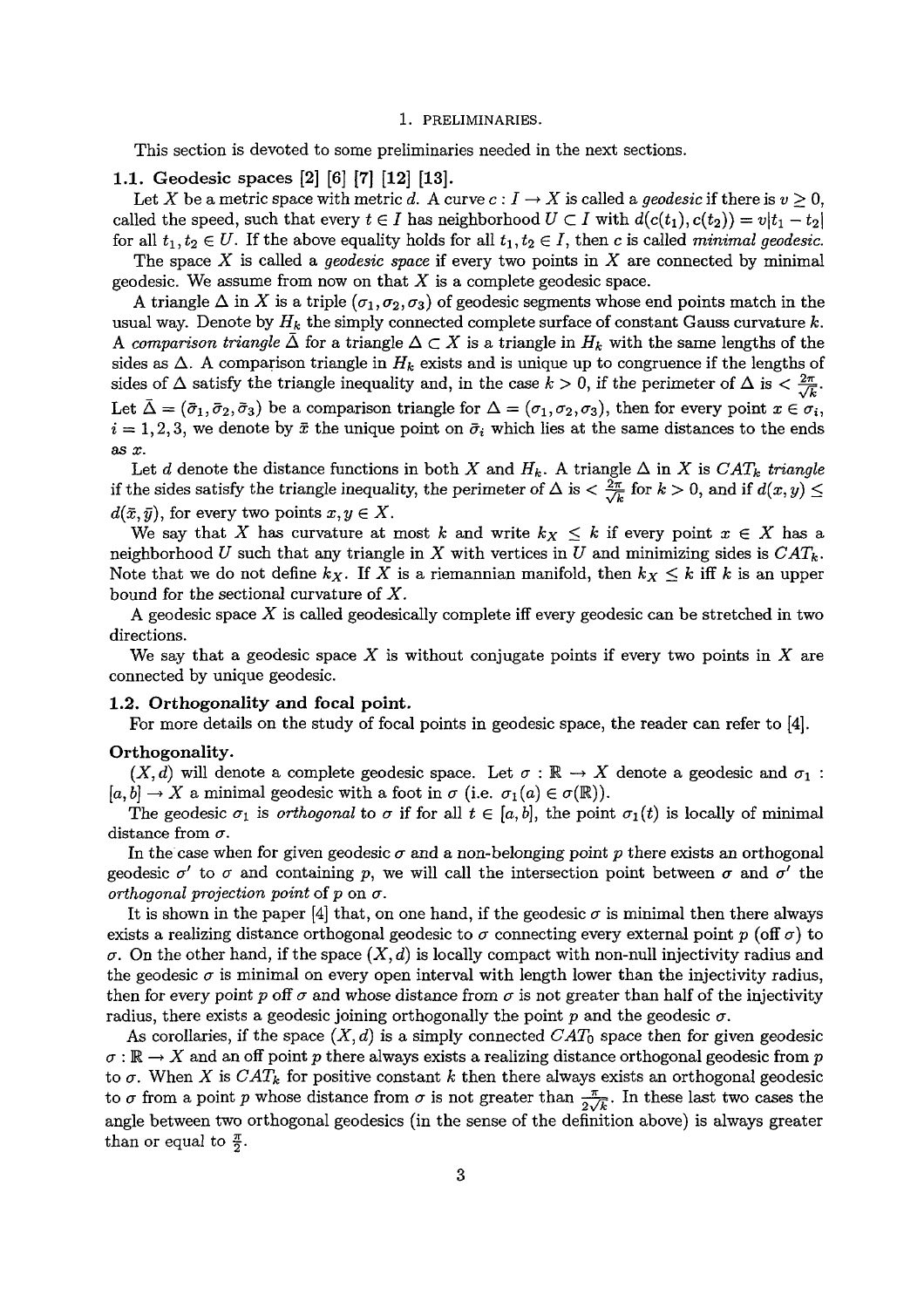#### Focal points.

Let  $(X, d)$  denote a complete geodesic space,  $\sigma : \mathbb{R} \to X$  a geodesic and p a point not belonging to the geodesic  $\sigma$ .

The point p is said to be a *focal point* of the geodesic  $\sigma$  or just a focal point of the space *X*, if there exists a minimal geodesic variation  $\tilde{\sigma}$ :  $- \epsilon$ ,  $\epsilon$ [ $\times$ [0, *l*]  $\rightarrow$  *X* such that, if we note  $\tilde{\sigma}(t,s) = \sigma_t(s)$ ,  $\sigma_0$  is a minimal geodesic joining p to the point  $q = \sigma(0)$  and for every  $t \in ]-\epsilon, \epsilon[$ ,  $\sigma_t$  is a minimal geodesic containing  $\sigma(t)$ , with the properties:

- (1) For every  $t\in ]-\epsilon,\epsilon[,$  each geodesic  $\sigma_t$  is orthogonal to  $\sigma.$
- (2)  $\lim_{t\to 0} \frac{d(p,\sigma_t(l))}{d(q,\sigma(t))}=0.$

This definition was introduced in the article 4], us a natural generalization of the same notion in the smooth case. It is shown in the same paper that the Hadamard spaces are without a focal point.

#### **1.3. Riemannian polyhedra.**

#### Riemannian admissible complexes ([3] [5] [6] [9] [22]).

Let  $K$  be a locally finite simplicial complex, endowed with a piecewise smooth riemannian metric g; i.e. g is a family of smooth riemannian metrics  $g_{\Delta}$  on simplices  $\Delta$  of K such that the restriction  $g_{\Delta}|\Delta' = g_{\Delta'}$  for any simplices  $\Delta'$  and  $\Delta$  with  $\Delta' \subset \Delta$ .

Let  $K$  be a finite dimensional simplicial complex which is connected locally finite. A map  $f$ from [a, b] to K is called a broken geodesic if there is a subdivision  $a = t_0 < t_1 < ... < t_{p+1} = b$ such that  $f([t_i, t_{i+1}])$  is contained in some cell and the restriction of f to  $[t_i, t_{i+1}]$  is a geodesic inside that cell. Then define the length of the broken geodesic map  $f$  to be:

$$
L(f) = \sum_{i=0}^{i=p} d(f(t_i), f(t_{i+1})).
$$

The length inside each cell being measured with respect to its metric.

Then define  $d(x, y)$ , for every two points x, y in K, to be the lower bound of the lengths of broken geodesics from  $x$  to  $y$ .  $\tilde{d}$  is a pseudo-distance.

If K is connected and locally finite, then  $(K, d)$  is a complete geodesic space which is locally compact  $[5]$ .

A *l*-simplex in K is called a *boundary simplex* if it is adjacent to exactly one  $l + 1$  simplex. The complex K is called *boundaryless* if there are no boundary simplices in  $K$ .

The (open) star of an open simplex  $\Delta^o$  (i.e. the topological interior of  $\Delta$  or the points of  $\Delta$ not belonging to any sub-face of  $\Delta$ , so if  $\Delta$  is point then  $\Delta^{\circ} = \Delta$ ) of *K* is defined as:

$$
st(\Delta^o) = \bigcup \{ \Delta_i^o : \Delta_i \text{ is simplex of } K \text{ with } \Delta_i \supset \Delta \} .
$$

The star  $st(p)$  of point p is defined as the star of its *carrier*, the unique open simplex  $\Delta^{\circ}$ containing p. Every star is path connected and contains the star of its points. In particular  $K$ is locally path connected. The closure of any star is sub-complex.

We say that the complex K *is admissible,* if it is dimensionally homogeneous and for every connected open subset U of K, the open set  $U \setminus \{U \cap \{\text{the } (k-2) - \text{skeleton}\}\}\$ is connected (k is the dimension of  $K$ )(i.e. K is  $(n-1)$ -chainable).

Let  $x \in K$  a vertex of K so that x is in the *l*-simplex  $\Delta_l$ . We view  $\Delta_l$  as an affine simplex in  $\mathbb{R}^l$ , that is  $\Delta_l = \bigcap_{i=0}^l H_i$ , where  $H_0, H_1, ..., H_l$  are closed half spaces in general position, and we suppose that x is in the topological interior of  $H_0$ . The riemannian metric  $g_{\Delta_i}$  is the restriction to  $\Delta_l$  of a smooth riemannian metric defined in an open neighborhood V of  $\Delta_l$  in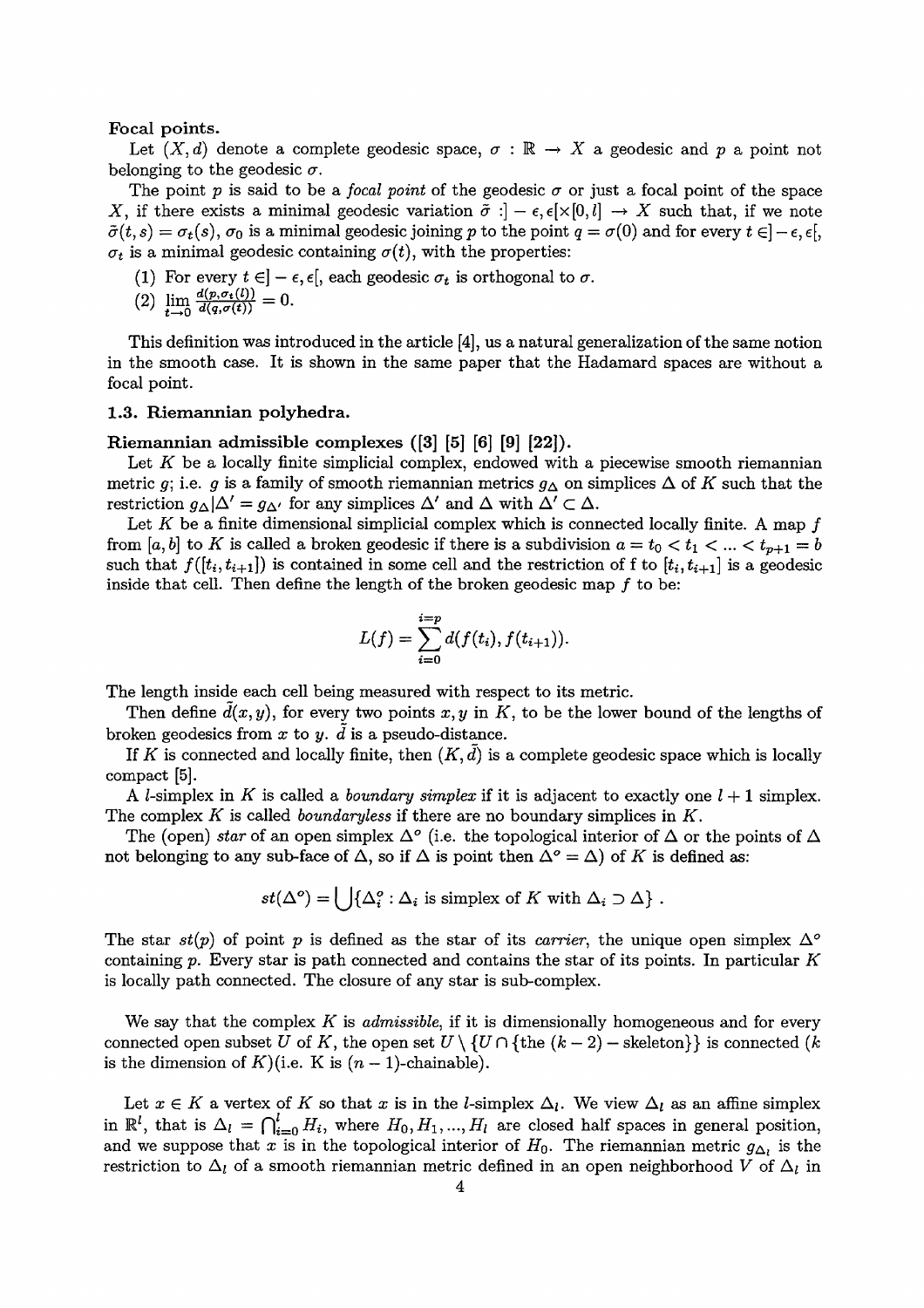$\mathbb{R}^l$ . The intersection  $T_x \Delta_l = \bigcap_{i=1}^l H_i \subset T_x V$  is a cone with apex  $0 \in T_x V$ , and  $g_{\Delta_l}(x)$  turns it into an euclidean cone. Let  $\Delta_m \subset \Delta_l$  ( $m < l$ ) be another simplex adjacent to x. Then, the face of  $T_x\Delta_l$  corresponding to  $\Delta_m$  is isomorphic to  $T_x\Delta_m$  and we view  $T_x\Delta_m$  as a subset of  $T_x\Delta_l$ .

Set  $T_xK = \bigcup_{\Delta_i \ni x} T_x\Delta_i$ , we call it the *tangent cone* of K at x. Let  $S_x\Delta_i$  denote the subset of all unit vectors in  $T_x\Delta_l$  and set  $S_x = S_xK = \bigcup_{\Delta_i \ni x} S_x\Delta_i$ . The set  $S_x$  is called the *link* of x in K. If  $\Delta_l$  is a simplex adjacent to x, then  $g_{\Delta_l}(x)$  defines a riemannian metric on the  $(I-1)$ -simplex  $S_x\Delta_l$ . The family  $g_x$  of riemannian metrics  $g_{\Delta_l}(x)$  turns  $S_x\Delta_l$  into a simplicial complex with a piecewise smooth riemannian metric such that the simplices are spherical.

We call an admissible connected locally finite simplicial complex, endowed with a piecewise smooth riemannian metric, an admissible riemannian complex.

#### Riemannian **polyhedron [10].**

We mean by *polyhedron* a connected locally compact separable Hausdorff space  $X$  for which there exists a simplicial complex K and homeomorphism  $\theta: K \to X$ . Any such pair  $(K, \theta)$  is called a *triangulation* of X. The complex K is necessarily countable and locally finite (cf. [21] page 120) and the space *X* is path connected and locally contractible. The dimension of *X is* by definition the dimension of K and it is independent of the triangulation.

*A sub-polyhedron* of a polyhedron X with given triangulation  $(K, \theta)$ , is polyhedron  $X' \subset X$ having as a triangulation  $(K', \theta|_{K'})$  where K' is a subcomplex of K (i.e. K' is complex whose vertices and simplexes are some of those of *K).*

If X is a polyhedron with specified triangulation  $(K, \theta)$ , we shall speak of vertices, simplexes, i-skeletons or stars of X respectively of a space of links or tangent cones of *X* as the image under  $\theta$  of vertices, simplexes, *i*-skeletons or stars of K respectively the image of space of links or tangent cones of K. Thus our simplexes become compact subsets of X and the  $i$ -skeletons and stars become sub-polyhedrons of *X.*

If for given triangulation  $(K, \theta)$  of the polyhedron X, the homeomorphism  $\theta$  is locally bilipschitz then X is said Lip polyhedron and  $\theta$  Lip homeomorphism.

A null set in a Lip polyhedron X is a set  $Z \subset X$  such that Z meets every maximal simplex  $\Delta$ , relative to a triangulation  $(K, \theta)$  (hence any) in set whose pre-image under  $\theta$  has n-dimensional Lebesgue measure 0,  $n = dim\Delta$ . Note that 'almost everywhere' (a.e.) means everywhere except in some null set.

A Riemannian polyhedron  $X = (X, g)$  is defined as a Lip polyhedron X with a specified triangulation  $(K, \theta)$  such that K is a simplicial complex endowed with a covariant bounded measurable riemannian metric tensor  $g$ , satisfying the ellipticity condition below. In fact, suppose that *X* has homogeneous dimension *n* and choose a measurable riemannian metric  $g_{\Delta}$  on the open euclidean n-simplex  $\theta^{-1}(\Delta^o)$  of K. In terms of euclidean coordinates  $\{x_1, ..., x_n\}$  of points  $x = \theta^{-1}(p)$ ,  $g_{\Delta}$  thus assigns to almost every point  $p \in {\Delta}^o$  (or x), an  $n \times n$  symmetric positive definite matrix  $g_{\Delta} = (g_{ij}^{\Delta}(x))_{i,j=1,...,n}$  with measurable real entries and there is a constant  $\Lambda_{\Delta} > 0$  such that (ellipticity condition):

$$
\Lambda_{\Delta}^{-2}\sum_{i=0}^{i=n}(\xi^i)^2\leq \sum_{i,j}g_{ij}^{\Delta}(x)\xi^i\xi^j\leq \Lambda_{\Delta}^2\sum_{i=0}^{i=n}(\xi^i)^2
$$

for a.e.  $x \in \theta^{-1}(\Delta^o)$  and every  $\xi = (\xi^1, ..., \xi^n) \in \mathbb{R}^n$ . This condition amounts to the components of  $g_{\Delta}$  being bounded and it is independent not only of the choice of the euclidean frame on  $\theta^{-1}(\Delta^{\circ})$  but also of the chosen triangulation.

For simplicity of statements we shall sometimes require that, relative to a fixed triangulation  $(K, \theta)$  of riemannian polyhedron X (uniform ellipticity condition),

$$
\Lambda := \sup \{ \Lambda_{\Delta} : \Delta \text{ is simplex of } X \} < \infty.
$$

A riemannian polyhedron X is said to be admissible if for a fixed triangulation  $(K, \theta)$  (hence any) the riemannian simplicial complex *K is* admissible.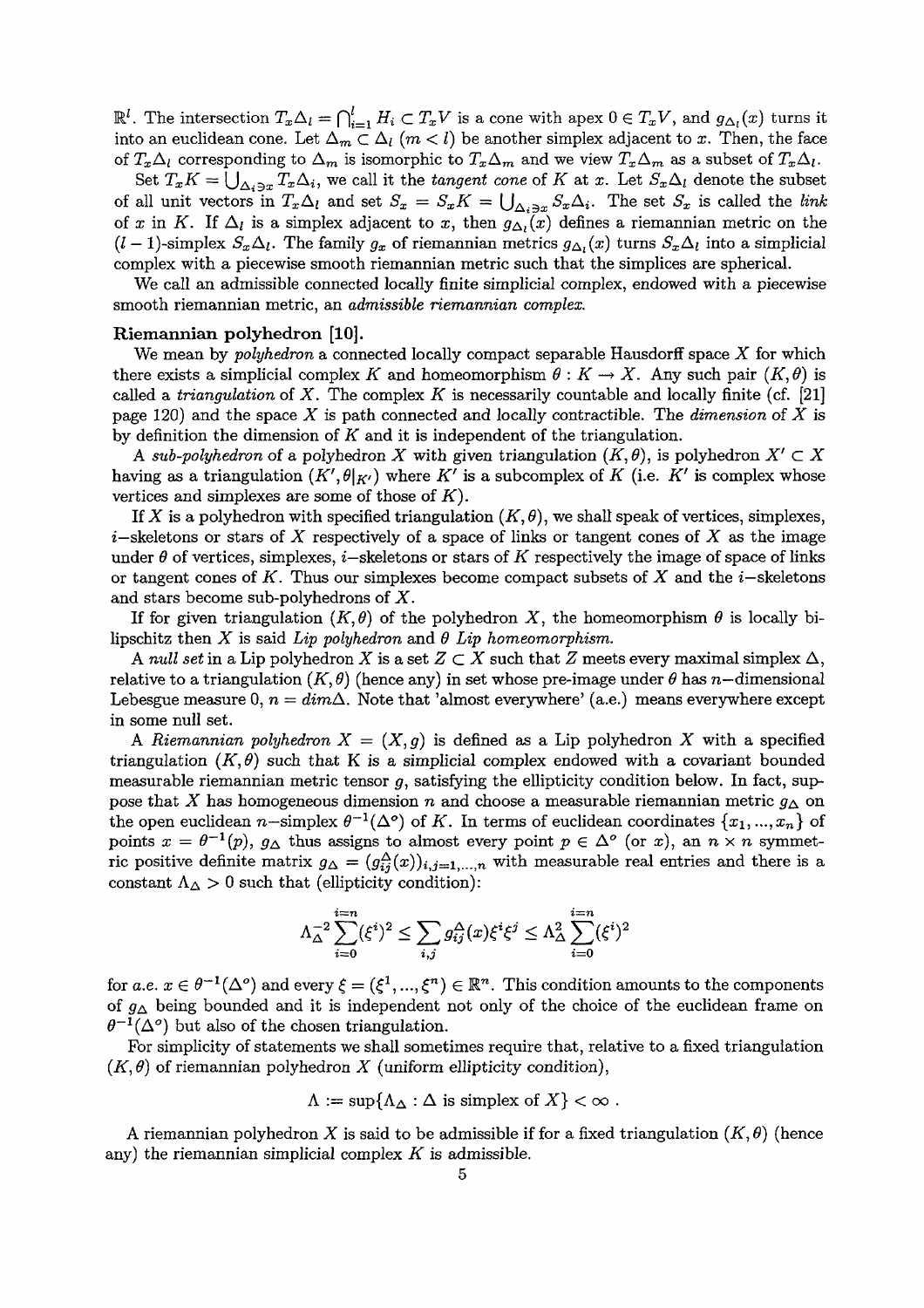There is a natural question we can ask about riemannian polyhedra: Is the theorem of Grornov-Nash still true in the case of riemannian polyhedra? In general, if we don't put more conditions on the polyhedron, the answer to the question is no. In fact a non-differentiable triangulable riemannian Lipschitz manifold is an admissible riemannian polyhedron and, De Cecco and Palmieri (8] showed that certain of these polyhedra are not isometrically embeddable in any euclidean space (and therefore not in any smooth riemannian manifold). But we know that finite dimensional Lip polyhedron is affinely Lip embedded in some finite dimensional euclidean space.

We underline that (for simplicity) the given definition of a riemannian polyhedron  $(X, g)$ contains already the fact (because of the definition above of the riemannian admissible complex) that the metric  $g$  is *continuous* relative to some (hence any) triangulation (i.e. for every maximal simplex  $\Delta$  the metric  $g_{\Delta}$  is continuous up to the boundary). This fact is sometimes in the literature omitted. The polyhedron is said to be simplexwise smooth if relative to some triangulation  $(K, \theta)$  (and hence any), the complex K is simplexwise smooth. Both continuity and simplexwise smoothness are preserved under subdivision.

In the case of a general bounded measurable riemannian metric  $g$  on  $X$ , we often consider, in addition to g, the euclidean riemannian metric  $g^e$  on the Lip polyhedron X with a specified triangulation  $(K, \theta)$ . For each simplex  $\Delta$ ,  $g_{\Delta}^e$  is defined in terms of euclidean frame on  $\theta^{-1}(\Delta^o)$ as above by unitmatrix  $(\delta_{ij})$ . Thus  $g^e$  is by no means covariantly defined and should be regarded as a mere reference metric on the triangulated polyhedron X.

Relative to a given triangulation  $(K, \theta)$  of an *n*-dimensional riemannian polyhedron  $(X, g)$ (not necessarily admissible), we have on  $X$  the distance function  $e$  induced by the euclidean distance on the euclidean space V in which K is affinely Lip embedded. This distance  $e$  is not intrinsic but it will play an auxiliary role in defining an equivalent distance  $d<sub>X</sub>$  as follows:

Let 3 denote the collection of all null sets of X. For given triangulation  $(K, \theta)$  consider the set  $Z_K \subset \mathfrak{Z}$  obtained from X by removing from each maximal simplex  $\Delta$  in X those points of  $\Delta^o$  which are Lebesgue points for  $g_\Delta$ . For  $x, y \in X$  and any  $Z \in \mathfrak{Z}$  such that  $Z \subset Z_K$  we set:

$$
d_X(x,y) = \sup_{\substack{Z \in \mathfrak{Z} \\ Z \supset Z_K}} \inf_{\substack{\gamma \\ \gamma(a) = x, \gamma(b) = y}} \{L_K(\gamma): \gamma \text{ is Lip continuous path and transversal to } Z\},\
$$

where  $L_K(\gamma)$  is the length of the path  $\gamma$  defined as:

$$
L_K(\gamma) = \sum_{\Delta \subset X} \int_{\gamma^{-1}(\Delta^c)} \sqrt{(g_{ij}^{\Delta} \circ \theta^{-1} \circ \gamma) \dot{\gamma}^i \dot{\gamma}^j},
$$
 the sum is over all simplexes meeting  $\gamma$ .

It is shown in [10] that the distance  $d_X$  is intrinsic, in particular it is independent of the chosen triangulation and it is equivalent to the euclidean distance e (due to the Lip affinely and homeomorphically embedding of  $X$  in some euclidean space  $V$ ).

#### 1.4. Energy of maps.

The concept of energy in the case of a map of riemannian domain into an arbitrary metric space Y was defined and investigated by Korevaar and Shoen  $[17]$ . Later this concept was extended by Eells and Fuglede [10] to the case of map from an admissible riemannian polyhedron X with simplexwise smooth riemannian metric. Thus, the energy  $E(\varphi)$  of a map  $\varphi$  from X to the space Y is defined as the limit of suitable approximate energy expressed in terms of the distance function  $d_Y$  of Y.

It is shown in [10] that the maps  $\varphi: X \to Y$  of finite energy are precisely those quasicontinuous (i.e. has a continuous restriction to closed sets, whose complements have arbitrarily small capacity, (cf.  $[10]$  page 153) whose restriction to each top dimensional simplex of X has finite energy in the sense of Korevaar-Schoen, and  $E(\varphi)$  is the sum of the energies of these restrictions.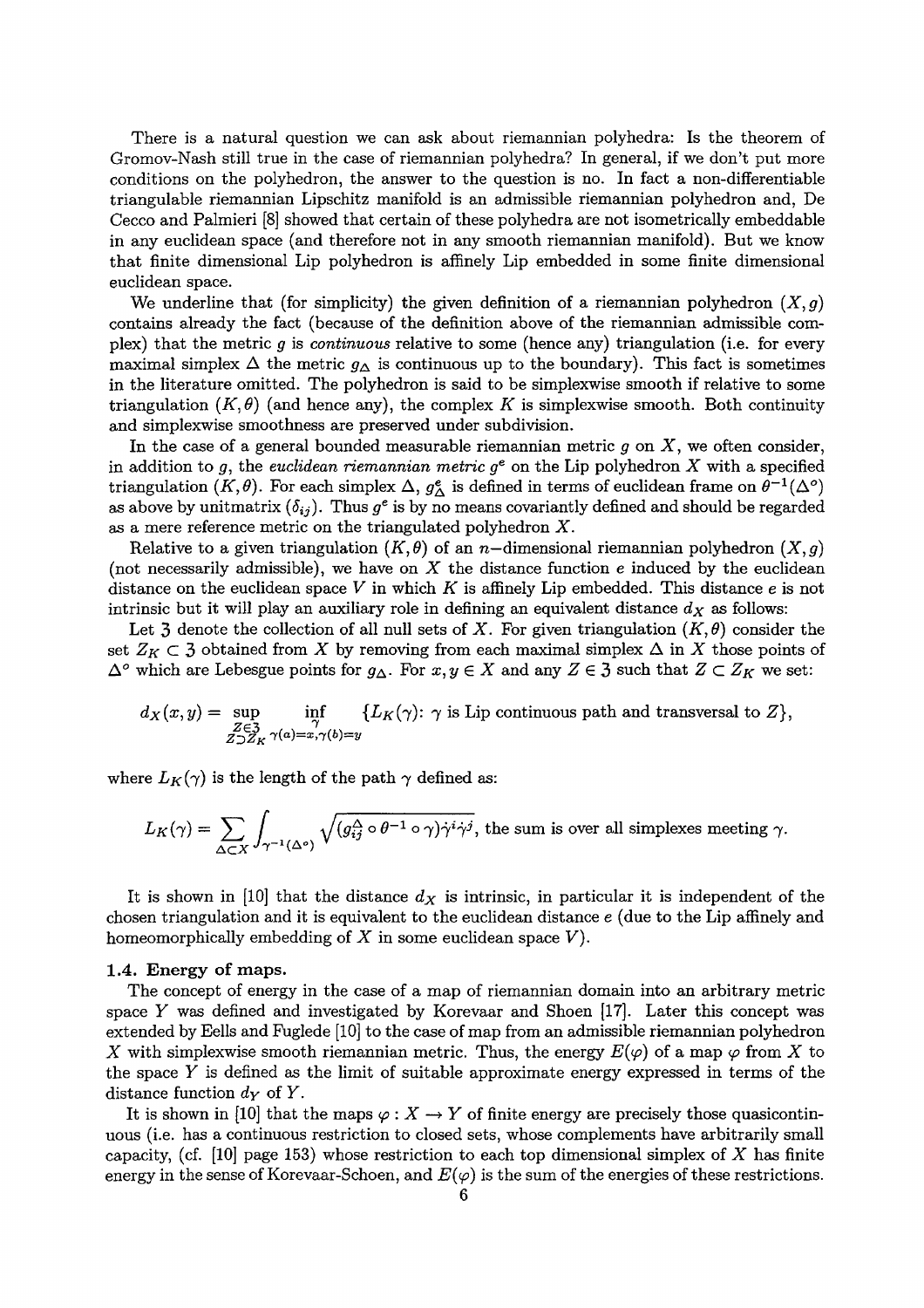Now, let  $(X, g)$  be an admissible m-dimensional riemannian polyhedron with simplexwise smooth riemannian metric. It is not required that  $g$  is continuous across lower dimensional simplexes. The target  $(Y, d_Y)$  is an arbitrary metric space.

Denote  $L^2_{loc}(X, Y)$  the space of all  $\mu_g$ -measurable  $(\mu_g$  the volume measure of g) maps  $X \to Y$  having separable essential range and for which the map  $d_Y(\varphi(.), q) \in L^2_{loc}(X, \mu_g)$  (i.e. locally  $\mu_g$ -squared integrable) for some point q (hence by triangle inequality for any point). For  $\varphi, \psi \in L^2_{loc}(X, Y)$  define their distance  $D(\varphi, \psi)$  by:

$$
D^{2}(\varphi, \psi) = \int_{X} d_{Y}^{2}(\varphi(x), \psi(y)) d\mu_{g}(x).
$$

Two maps  $\varphi, \psi \in L^2_{loc}(X, Y)$  are said to be equivalent if  $D(\varphi, \psi) = 0$ , i.e.  $\varphi(x) = \psi(x) \mu_g$ -a.e. If the space X is compact then  $D(\varphi, \psi) < \infty$  and D is a metric on  $L^2_{loc}(X, Y) = L^2(X, Y)$  and complete if the space Y is complete **17].**

The *approximate energy density* of the map  $\varphi \in L^2_{loc}(X, Y)$  is defined for  $\epsilon > 0$  by:

$$
e_{\epsilon}(\varphi)(x) = \int_{B_X(x,\epsilon)} \frac{d_Y^2(\varphi(x),\varphi(x'))}{\epsilon^{m+2}} d\mu_g(x').
$$

The function  $e_{\epsilon}(\varphi) \ge 0$  is locally  $\mu_g$ -integrable.

The energy  $E(\varphi)$  of a map  $\varphi$  of class  $L^2_{loc}(X,Y)$  is:

$$
E(\varphi) = \sup_{f \in C_c(X, [0,1])} (\limsup_{\epsilon \to 0} \int_X f e_{\epsilon}(\varphi) d\mu_g),
$$

where  $C_c(X, [0, 1])$  denotes the space of continuous functions from X to the interval [0, 1] with compact support.

A map  $\varphi: X \to Y$  is said to be *locally of finite energy*, and we write  $\varphi \in W^{1,2}_{loc}(X,Y)$ , if  $E(\varphi|U) < \infty$  for every relatively compact domain  $U \subset X$ , or equivalently if X can be covered by domains  $U \subset X$  such that  $E(\varphi|U) < \infty$ .<br>*For example (cf. [10] lemma 4.4), every Lip continuous map*  $\varphi : X \to Y$  is of class  $W_{loc}^{1,2}(X, Y)$ .

In the case when X is compact  $W_{loc}^{1,2}(X,Y)$  is denoted  $W^{1,2}(X,Y)$  the space of all maps of finite energy.

We can show (cf. [10] theorem 9.1) that a map  $\varphi \in L^2_{loc}(X)$  is locally of finite energy iff there is a function  $e(\varphi) \in L^1_{loc}(X)$ , named *energy density* of  $\varphi$ , such that (weak convergence):

$$
\lim_{\epsilon \to 0} \int_X f e_\epsilon(\varphi) d\mu_g = \int_X f e(\varphi) d\mu_g
$$
, for each  $f \in C_c(X)$ .

2. GEODESIC SPACES WITHOUT FOCAL POINTS.

The aim of this section is to bring out some geometric properties of a geodesic space, which are due to the absence of the focal points. In particular, we will investigate in depth the example of the riemannian polyhedra.

#### **2.1. Complete geodesic space without focal points.**

In this paragraph *(X, d)* is a complete geodesic space. Our first result is the following.

## Theorem 2.1.

*Suppose that the geodesic space X is without focal points* and it *is* simply connected. Then  $(X, d)$  is without conjugate points, in the sense that for every pair of points  $(p, q) \in X \times X$  there *exists a unique minimal geodesic*  $\sigma_{pq}$  *connecting the point p to q.* 

For the purpose of proving Theorem 21 we begin with the following lemma: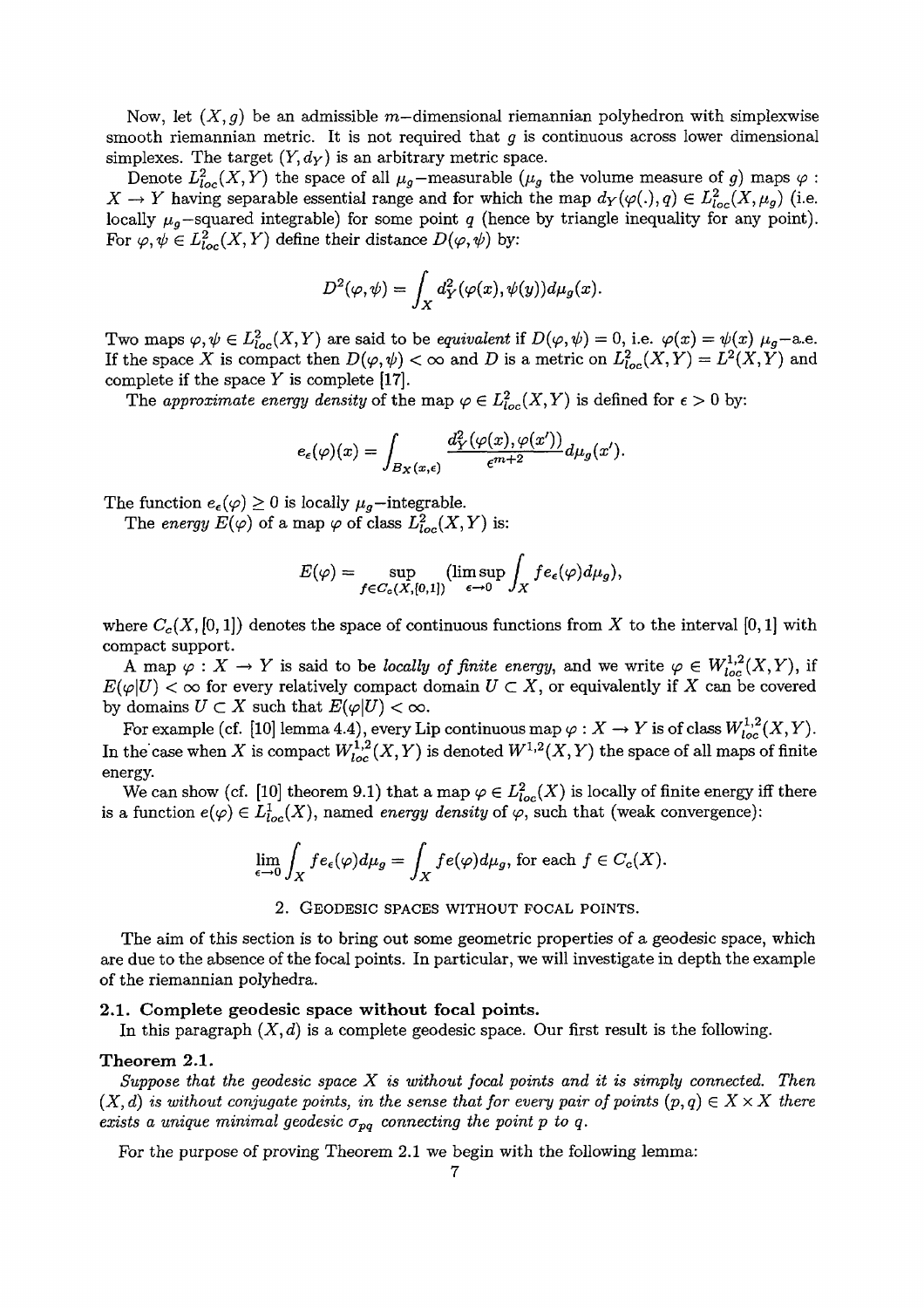#### $Lemma 2.2.$

Under the same hypothesis of Theorem 2.1, let  $\sigma: I \subseteq \mathbb{R} \to X$  be a geodesic and p a point not belonging to  $\sigma$ . If there exists a point  $q \in \sigma$  which is an orthogonal (see the paragraph 1.2) projection point of  $p$  on  $\sigma$ , then the point  $q$  is unique.

#### Proof.

In fact, the conclusion of the lemma means that the function  $t \mapsto L(t) = d^2(p, \sigma(t))$  reaches its minimum at most one time.

Arguing by contradiction, then suppose that there exist  $t_1 \neq t_2 \in I$  such that  $\sigma(t_1) \neq \sigma(t_2)$ and both these two points are orthogonal projection points of p on  $\sigma$ . Thus  $d(\sigma(t_1), \sigma(t_2)) > 0$ (because  $\sigma$  is a geodesic).

Now, let  $\sigma_i$ ,  $i = 1, 2$ , be a minimal geodesic connecting the point p to  $\sigma(t_i)$ . According to the definition of orthogonality,  $\sigma_i$ , for  $i = 1, 2$ , is orthogonal to the geodesic  $\sigma$ .

We have supposed that our space *X* is without focal points. This fact is expressed by the following:

 $\forall s_1, s_2 \geq 0, \exists K_{s_1s_2} > 0$ , such that,  $d(\sigma_1(s_1), \sigma_2(s_2)) \geq K_{s_1s_2}d(\sigma(t_1), \sigma(t_2)) > 0$ .

But this last assertion contradicts the fact that the geodesic  $\sigma_1$  meets the geodesic  $\sigma_2$  at the point p.

This completes the proof of our result.

Now, we are ready to prove Theorem 21.

#### *Proof of Theorem 21.*

As in the theorem, let  $(X, d)$  be a simply connected complete geodesic space without focal points. Suppose that there exists (at least) two points  $p, q \in X$  such that, there is at least two distinct minimal geodesics  $\sigma_1$  and  $\sigma_2$ , connecting them. Suppose that both  $\sigma_1$  and  $\sigma_2$  are parameterized by the arc-length. Accordingly, there exists  $s \in ]0, d(p, q)[$  such that  $\sigma_1(s) \neq \sigma_2(s)$ .

Let  $\gamma$  be a minimal geodesic connecting  $\sigma_1(s)$  to  $\sigma_2(s)$ . Thus, by hypothesis we have  $d(p, \sigma_1(s)) = d(p, \sigma_2(s))$ . By Lemma 2.2, there exists  $t_0 \in ]0, d(\sigma_1(s), \sigma_2(s))[$ , such that  $\gamma(t_0)$  is the unique orthogonal projection point of p on the geodesic  $\gamma$ . So we have for every  $t \neq t_0$ ,  $d(p, \gamma(t_0)) < d(p, \gamma(t))$ . It follows from this last inequality the following:

$$
\begin{cases} d(q, \gamma(t_0)) > d(q, \sigma_1(s)) = d(q, \gamma(0)) \\ d(q, \gamma(t_0)) > d(q, \sigma_2(s)) = d(q, \gamma(d(\sigma_1(s), \sigma_2(s)))) \end{cases}
$$

Just now, look at the restrictions  $\gamma|_{[0,t_0]}$  and  $\gamma|_{[t_0,d(\sigma_1(s),\sigma_2(s))]}$ , both are minimal geodesics. Therefore, using Lemma 2.2, we obtain two distinct orthogonal projection points of  $q$ , one of them is on the geodesic  $\gamma([0, t_0])$  the other is on the geodesic  $\gamma([t_0, d(\sigma_1(s), \sigma_2(s))])$ . This last conclusion is in contradiction with Lemma 22 because the concatenation of the two geodesics is exactly  $\gamma$  which is also a minimal geodesic. Our theorem is thereby proved.

 $\Box$ 

#### 2.2. Riemannian polyhedra without focal points.

This paragraph is devoted to a deep investigation of the geometry of riemannian polyhedra without focal points. For simplicity of statements we shall require that, our riemannian polyhedra are simplexwise smooth. But the results of this paragraph are also valid with mostly the same proofs if the riemannian polyhedra are just Lip. First we will begin with some definitions.

Let  $(X, d_X, g)$  be a riemannian polyhedron endowed with simplexwise riemannian metric g and  $(K, \theta)$  a fixed triangulation.

Recall that for each point  $p \in X$  (or  $\theta(p) \in K$ ), there are well defined notions, the tangent cone over p denoted  $T_pX$  and the link over p noted  $S_pX$  which generalizes respectively the tangent space and the unit tangent space if *X* is smooth manifold (see the paragraph 13.).

Just now, we will suggest a generalization of the concepts of the normal bundle and the unit normal bundle of a geodesic in some riemannian manifold, in the case of riemannian polyhedra.

 $\Box$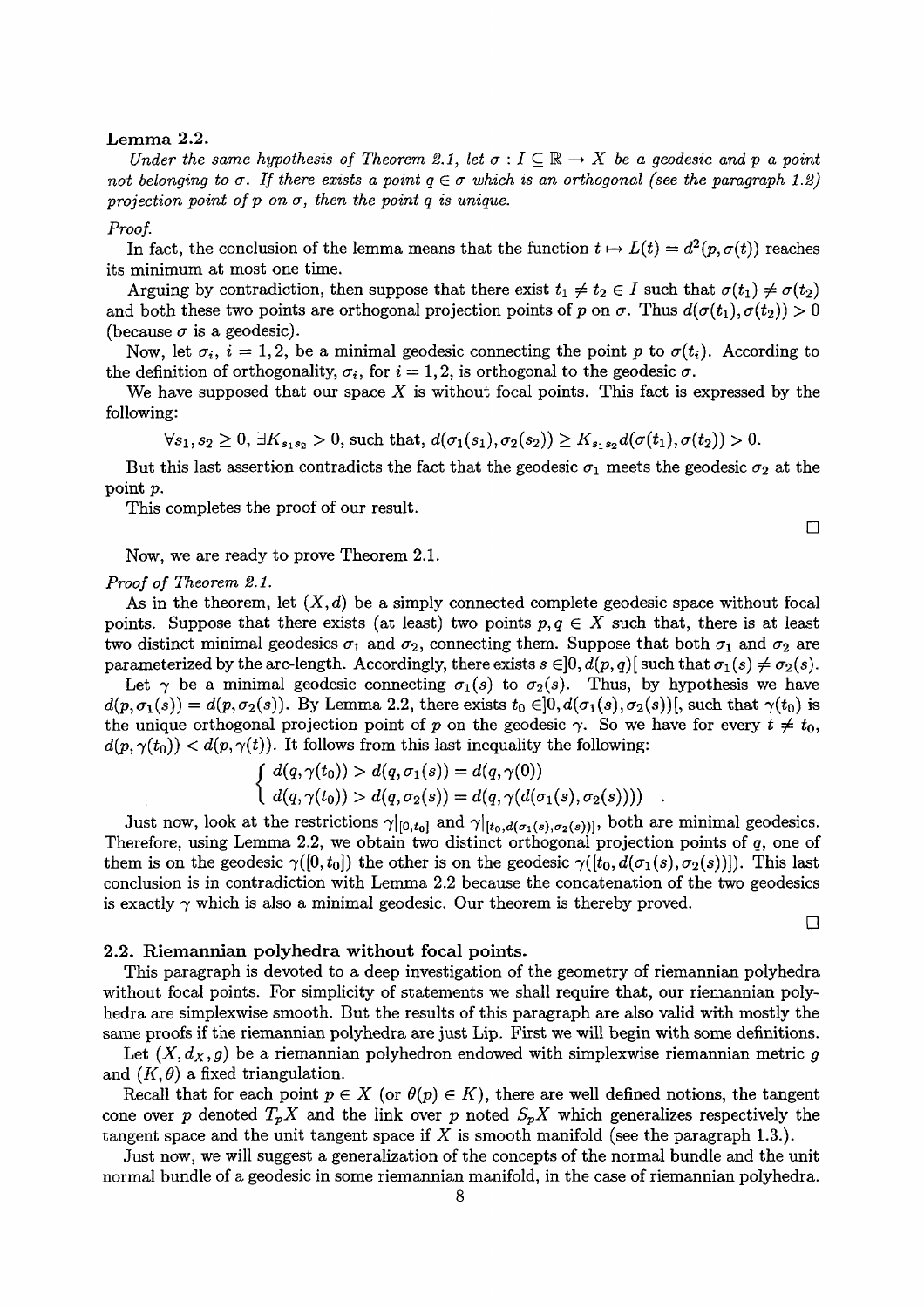#### Definitions 2.3.

Let  $\sigma: I \subseteq \mathbb{R} \to X$  be a geodesic, p a point belonging to  $\sigma$  and  $v \in T_pX$  a tangent vector.

- (1) *v* is said orthogonal to the geodesic  $\sigma$  iff, there exists a geodesic  $\gamma$  issuing from  $p$  tangent *to v and orthogonal (see the definition above) to*  $\sigma$ *.*
- (2) We name the set of all orthogonal vectors to  $\sigma$  at the point p (could be empty), the normal cone of  $\sigma$  over p and we denote it  $\perp_p \sigma$ .
- (3) We name the set of all unitary orthogonal vectors  $u \in L_p \sigma$ , the normal link of  $\sigma$  over p.

#### Remark 2.4.

*As* an immediate consequence we can derive from Theorem 21 that in *the case of* riemannian *polyhedra without focal points* it make *sense to* talk about a generalized exponential map *Ep :*  $S_pX \to X$  which is an homeomorphism between the link over each point p and the space of all minimal *geodesics* deriving from *this* point (because *X is* locally without conjugate points).

Next we prove a crucial geometric lemma which will play an important role in all the following.

#### Lemma 2.5.

Let  $(X, d_X, g)$  be a riemannian polyhedron without focal points and let  $\sigma$  be a geodesic of X. *Then for every point p belonging to*  $\sigma$ *, the spherical distance in the link*  $S_p X$  between the two directions corresponding to the ingoing and the outgoing of  $\sigma$  at  $p$ , is greater or equal than  $\pi$ .

#### *Proof.*

 $(X, d_X, g)$  denotes a riemannian polyhedron without focal points and  $\sigma \subset X$  a geodesic. Suppose that there exists a point  $p = \sigma(0)$  where the conclusion of the lemma is not valid. Let  $\bigcup_{i=1}^n \Delta_i$  be a locale triangulation (we omit in the notation the homeomorphism of the triangulation) which contains  $\sigma(0)$  in its (topological) interior. So there exists  $\epsilon > 0$  such that  $\sigma(]-\epsilon,\epsilon[) \subset \bigcup_{i=1}^n \Delta_i.$ 

As a consequence of what we suppose on  $p$ , the point  $p$  necessarily belongs to the boundary of some simplex of the triangulation. Otherwise,  $p$  will be in the (topological) interior of some simplex, but every open simplex is endowed with smooth metric and in this case, the distance between the two directions defined by  $\sigma$  is equal to  $\pi$  which is in contradiction with the hypothesis on the point p.

Now suppose, that  $p \in \partial \Delta_1 \cap \partial \Delta_2$  and note  $v_1, v_2$  the two unitary tangent vectors to  $\sigma$  which are pointing respectively inside  $\Delta_1$  and  $\Delta_2$  (these vectors are completely determined by the fact that the space is locally without focal points). So we have supposed that  $dist(v_1, v_2) < \pi$  (  $dist(v_1, v_2)$  means the spherical distance between  $v_1$  and  $v_2$ ). Thus, it should exist  $\epsilon_0 > 0$  very close to 0 with  $\sigma(\epsilon_0) \in \Delta_2$  and a neighborhood U of p satisfying the radial uniqueness property such that:

$$
U\cap E(\perp_{\sigma(\epsilon_0)}\sigma)\cap E(\perp_p^{v_1}\sigma)\neq\emptyset,
$$

with E denoting the generalized exponential map and  $\perp_p^{v_1} \sigma$  the set of vectors  $v \in \perp_{\sigma(p)} \sigma$  which are orthogonal to  $v_1$ . This contradicts the fact that the space X is without focal points.

In fact, if such  $\epsilon_0$  didn't exist, we will have for each  $t > 0$ :

$$
U \cap E(\perp_{\sigma(t)} \sigma) \cap E(\perp_p^{v_1} \sigma) = \emptyset,
$$

and by continuity (because the space is locally without focal points) we will have:

$$
U \cap E(\perp_p^{v_2} \sigma) \cap E(\perp_p^{v_1} \sigma) = \emptyset,
$$

or,

 $U \cap E(\perp_p^{v_2} \sigma) \cap E(\perp_p^{v_1} \sigma) \supset \gamma$ , where  $\gamma$  is a minimal geodesic segment.

In fact, the last intersection cannot be a discrete set of points because that implies that  $U$ contains conjugate points which is in contradiction with the radial uniqueness property.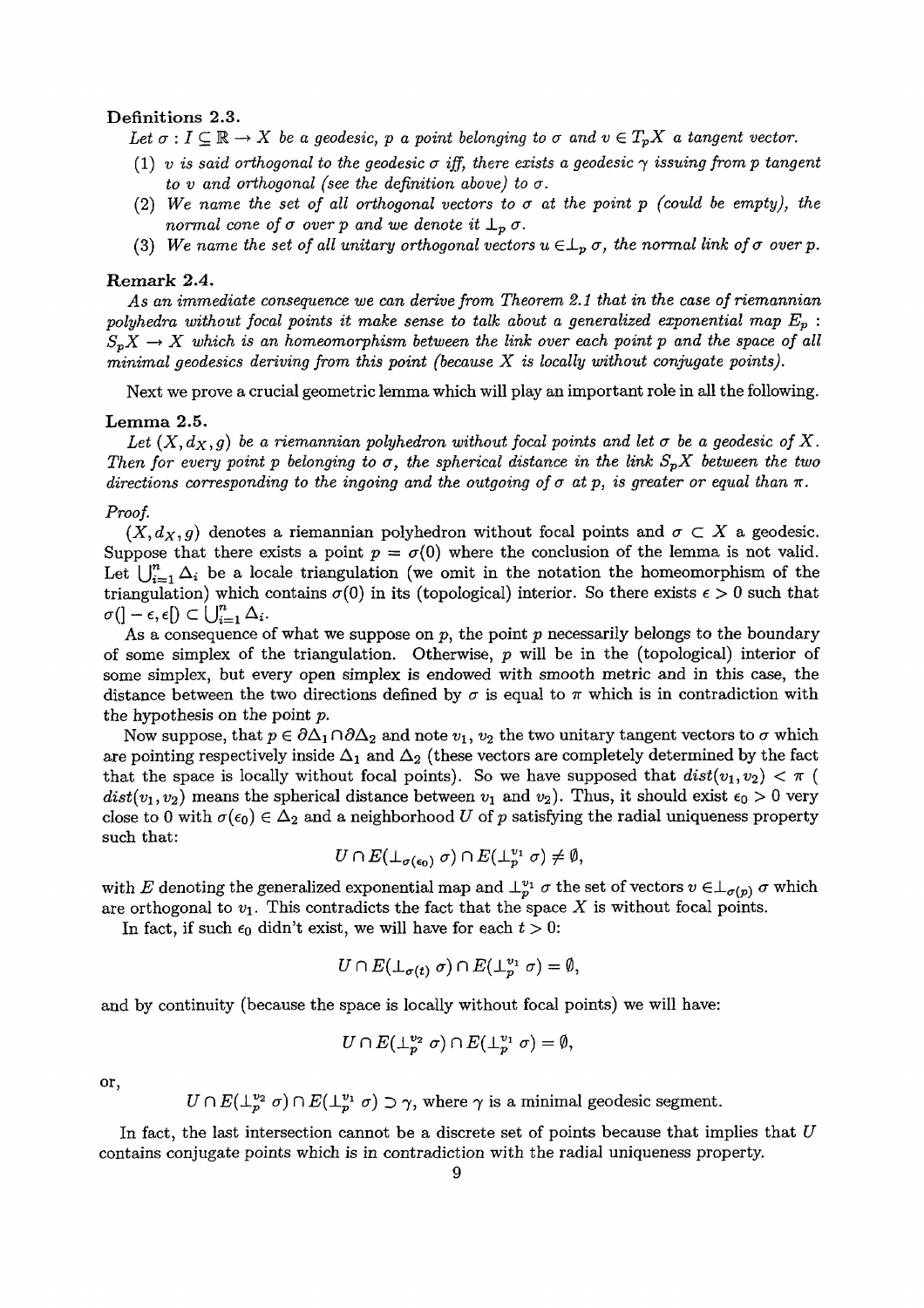Both of the two last intersections lead to the fact that the distance  $dist(\perp_p^{v_2} \sigma, \perp_p^{v_1} \sigma)$  $dist(v_1, v_2) - \pi$  is greater or equal to 0, which leads to  $dist(v_1, v_2 \geq \pi)$ . This ends the proof of the lemma.

Now, we are ready to prove the following theorem.

#### Theorem 2.6.

Let  $(X, g, d)$  denote a simple connected riemannian polyhedron without focal points,  $\sigma : I \subseteq$  $\mathbb{R} \to X$  a geodesic and  $p \in X$ . Then the function  $L : t \mapsto d^2(p, \sigma(t))$  is continuous and it is *convex.*

#### Proof.

Firstly, the continuity of the function  $L$  is a consequence of the fact that the geodesic space  $(X, d)$  is without conjugate points (see Theorem 2.1).

Secondly, following the same argument used by Alexander and Bishop in [1], where they show that a simply connected complete locally convex geodesic space is globally convex, it is sufficient to show that every point  $x \in X$  admits an open convex neighborhood  $U_x$ . In other terms, we just have to show the following: for every  $x \in X$  there is an open neighborhood  $U_x$  such that, every geodesic  $\sigma$  with end points in  $U_x$  belongs to  $U_x$  and the function  $L : t \mapsto d^2(x, \sigma(t))$  is convex.

Let p be a point of the polyhedron  $(X, g, d)$  and  $(K, \theta)$  be a fixed triangulation of X. In the following we will omit the homeomorphism of the triangulation in our notations and so we will do any distinction between the simplexes of *X* and the simplexes of *K.*

At first, we remark that for every  $p \in X$ , every real  $r > 0$  and every geodesic  $\sigma$  with ends in the open ball  $B(p,r)$ , with center p and ray r, is entirely contained in the ball  $B(p,r)$ . In fact, the geodesic space  $X$  is without focal points so by the lemma of the last section  $(2.1.)$  we have:

For every *t*,  $d^2(p, \sigma(t)) \leq \sup\{d^2(p, \text{first end of } \sigma), d^2(p, \text{second end of } \sigma)\}\.$ 

Second, there are two cases to investigate, the first one is when the point  $p$  is in the topological interior of some maximal simplex and the second one is when the point  $p$  is vertex (to the triangulation  $(K, \theta)$ ).

Suppose that  $p$  is in the interior of the maximal simplex  $\Delta$ . Then there exists a positive real  $r_p > 0$  such that the open ball  $B(p, r_p)$  with center p and ray  $r_p$  is contained in  $\Delta$ . Thanks to the riemannian metric  $g_{\Delta}$ , the open ball  $B(p, r_p)$  can be thought of as sub-manifold of some smooth riemannian manifold endowed with the riemannian metric  $g_{\Delta}$ . Take now a geodesic  $\sigma$ with end points in  $B(p, r_p)$  then it is contained in the ball  $B(p, r_p)$ .

The polyhedron X is without focal points so the neighborhood (sub-manifold)  $B(p,r_p)$  is without focal points too. Thus, by a result of Xin  $[23]$ , the function L is convex for every geodesic  $\sigma$  contained in  $B(p, r_p)$ .

Now, look at the case where p is vertex of X. Let  $r_p$  be a positive real such that the open ball  $B(p, r_p)$  is included in the open star  $st(p)$  of p. Let  $\sigma : [a, b] \rightarrow X$  be a geodesic of  $B(p,r_p)$  and let  $\bigcup_i \Delta_i^o$  (finite union) denote the star of p. We know that there is a subdivision  $t_0 = a, t_1, ..., t_n = b$  such that each restriction  $\sigma|_{[t_i, t_{i+1}]}$  is a geodesic in the sense of smooth riemannian geometry. So thanks to the result of Xin [23], the question about the convexity of the function  $L(t) = d^2(p, \sigma(t))$  is asked when  $\sigma$  transits from a simplex  $\Delta_i$  to a simplex  $\Delta_{i+1}$ i.e. at the points  $t_i$ .

Suppose that for fixed  $t_j$  the function L is not convex at  $t_j$ . This hypothesis implies on one hand that  $t_j$  is not the minimum of the function L, because there is  $\epsilon > 0$  such that both the restrictions  $\sigma|_{[t_i-\epsilon,t_j]}$  and  $\sigma|_{[t_i,t_j+\epsilon]}$  are convex. So by taking an  $\epsilon$  smaller, the trace  $\sigma|_{[t_i-\epsilon,t_j+\epsilon]}$ is strictly monotone and suppose it increasing. On the other hand, the non-convexity of  $\tilde{L}$  at  $t_j$  implies that the left derivative of L at  $t_j$  is strictly greater than its right derivative. Let us

 $\Box$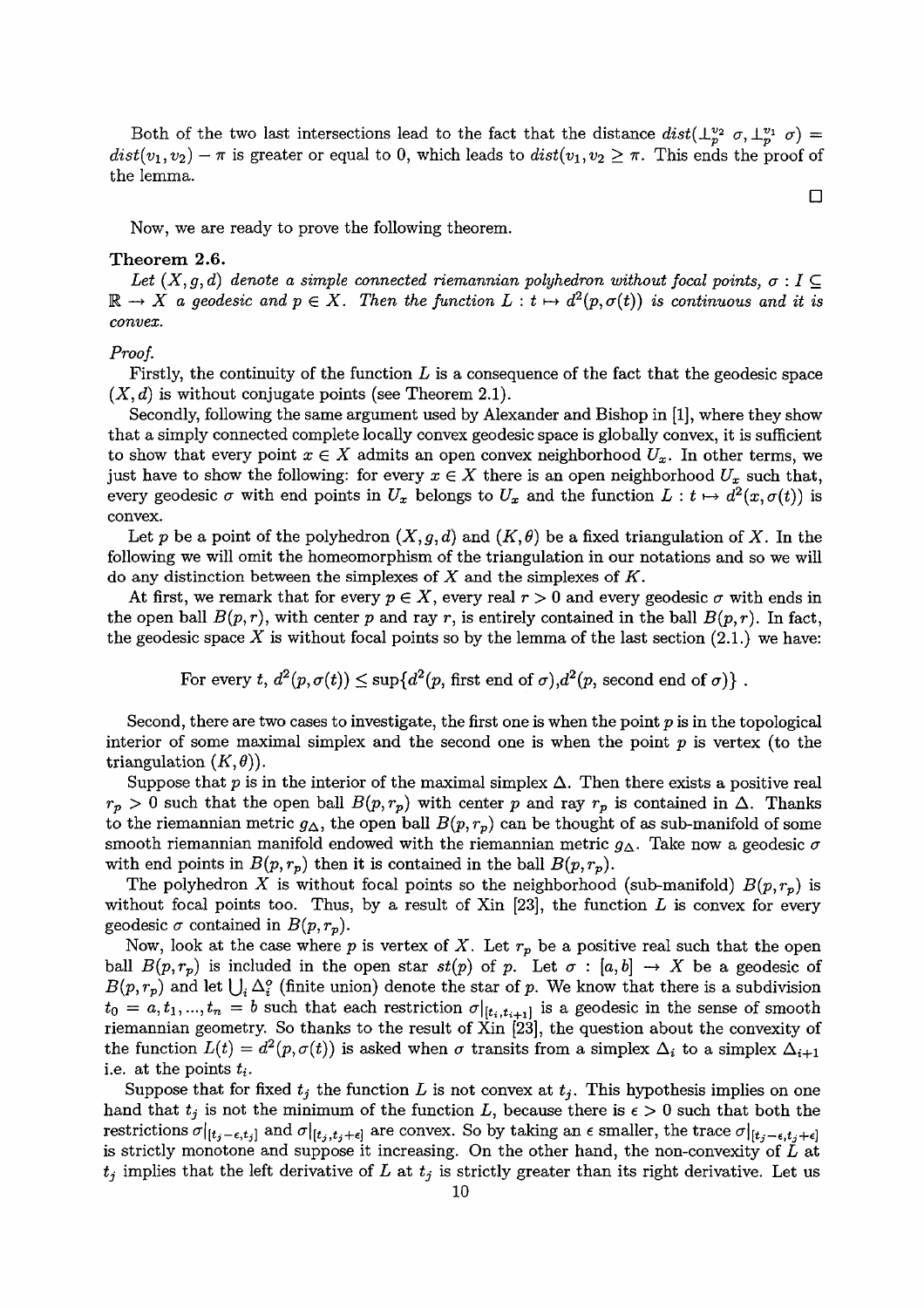now traduce this last fact in terms of angles; so let  $\tau : [0,1] \times \mathbb{R} \to X$  be a map such that, for every  $s \in \mathbb{R}$ ,  $\tau(., s) = \tau_s(.)$  is the unique geodesic relating p to  $\sigma(s)$  (because X is globally without conjugate points). Note  $\theta_s^-$  and  $\theta_s^+$  the left angle (to s) respectively the right angle (to s) between the two geodesics  $\sigma$  and  $\tau_s$ . In a nutshell, if we traduce the non-convexity of L in term of angles we will have  $\pi - \theta_{t_i} > \theta_{t_i}^+$  otherwise  $\theta_{t_i}^- + \theta_{t_i}^+ < \pi$  which is in contradiction with the last lemma (because  $\sigma$  is a geodesic). So L is still convex at  $t_j$ . This ends the proof.

 $\Box$ 

#### 3. THE EXISTENCE THEOREM

This section is devoted to the existence of minimizing maps in the free homotopy classes of maps between polyhedra. Henceforth all polyhedra considered are supposed simplexwise smooth.

#### Theorem 3.1.

*Let X* and *Y be* compact riernannian polyhedra. *Suppose that X is* admissible and *Y is* without *focal points.*

*Then every homotopy class [u] of each* continuous map u *between the polyhedra X and Y has* an energy (see the definition above) minimizer relative to [u].

To prove this theorem we will adapt an original proof due to Eells and Fuglede that we can find in [10], where they prove an equivalent theorem in the case when the target polyhedron is supposed of nonpositive curvature (in the sense of Alexandrov). In fact we will adjust the first step of their proof (because there are two steps in the proof of Eells and Fuglede) to our case, the second step remains the same. But for the sake of completeness we will give all the proof and just before we do some remarks.

#### Remarks 3.2.

An immediate consequence *of Theorem 21. is that* the universal covering *of* a complete *geodesic space without focal points is contractible (because it is simple* connected and *without focal points, see*  $\vert 1 \vert$ *).* 

*Let X and Y be two locally finite polyhedra. If Y has contractible* universal covering *space,* then the homotopy classes of maps  $u : X \to Y$  are in natural bijective correspondence  $u \mapsto u_*$ with the conjugacy classes of homomorphisms  $u_* : \pi_1(X) \to \pi_1(Y)$  of their fundamental groups *(cf. [21] ch 8.1, theorem 9).* 

Let X be an admissible compact riemannian polyhedron and  $(Y, d_y)$  be a complete geodesic *space. Let a sequence*  $(u_i)_i \subset W^{1,2}(X,Y)$  *such that:* 

$$
E(u_i) + \int_X d_Y^2(u_i(x), q) d\mu_g(x) \leq c,
$$

*for some constant c and some fixed point*  $p \in Y$ . Then  $(u_i)_i$  has a subsequence which converges in  $L^2(X, Y)$  to a map  $u \in W^{1,2}(X, Y)$  (cf. [10] ch 9 Lemma 9.2).

After these remarks, we are actually ready to prove Theorem 3.1.

#### *Proof of* Theorem 3.1.

Let X and Y be two riemannian polyhedra such that *X* is admissible and *Y is* without focal points.

In the second section, and through the proof of Theorem 26, we have shown that a riemannian polyhedron without focal points is locally convex. Thus, in the case of the compact polyhedron Y there exists a uniform  $r > 0$  such that for every point  $y \in Y$ , the ball  $B_Y(y, 2r)$  is convex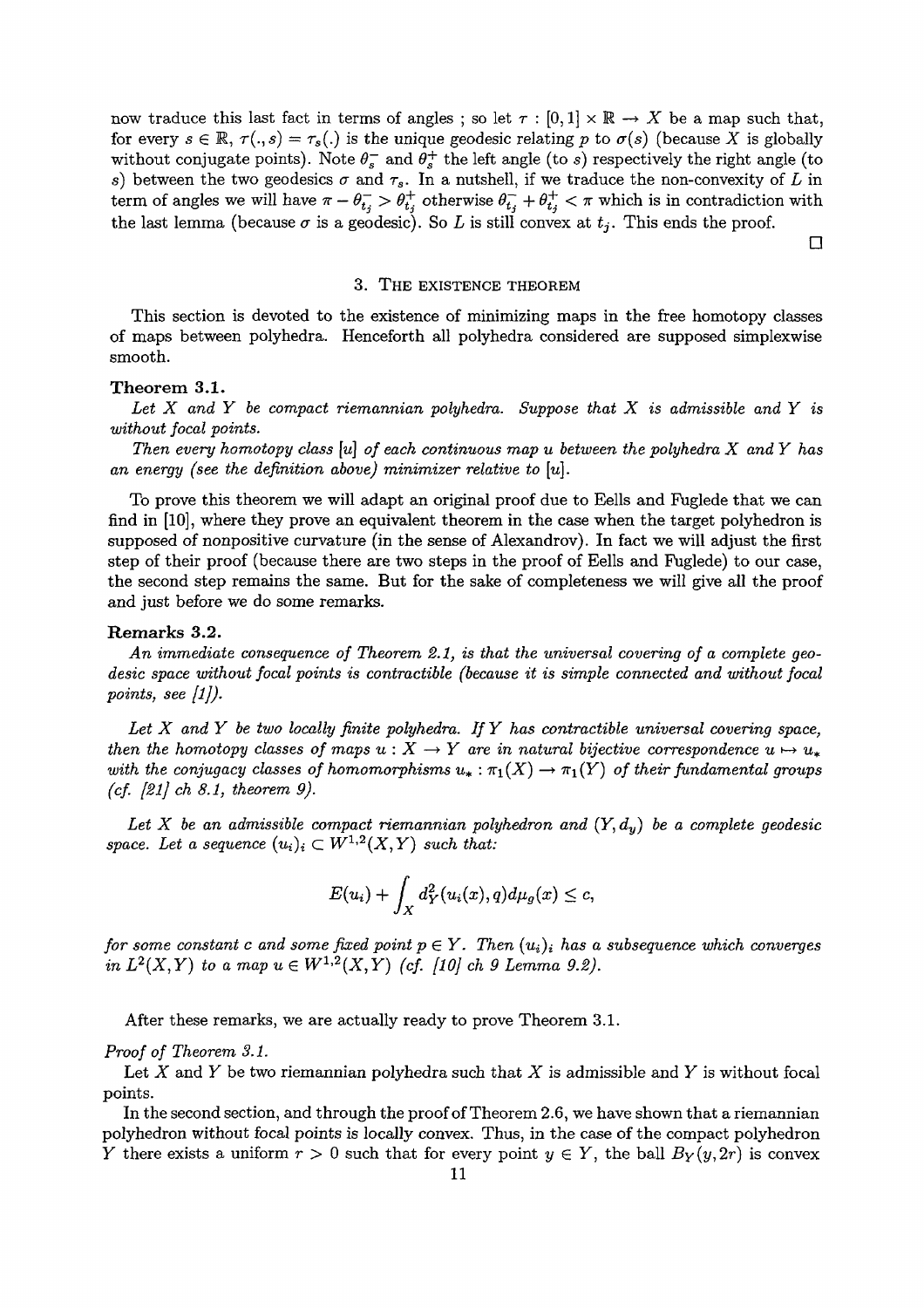(i.e.  $\forall \sigma : [a, b] \rightarrow Y$  with end points in  $B_Y(y, 2r)$ , is completely contained in  $B_Y(y, 2r)$  and the distance function  $t \mapsto d^2(y, \sigma(t))$  is convex). So every geodesic contained in a ball  $B_Y(y, 2r)$  is uniquely determined up to its end points.

So now, for given triangulations of both  $X$  and  $Y$  which are compact, every continuous map  $u: X \to Y$  can be approximated uniformly (because X and Y are compact) by a simplicial map  $u^S$  which is Lipschitz and hence of finite energy (see 1.4). In addition, if we assume that  $d_Y(u(x) - u^S(x)) < r$  for all  $x \in X$ , the simplicial map  $u^S$  becomes homotopic to u. In fact, finitely many balls  $B_Y(y_i, 2r)$ ,  $i = 1, ..., l$  cover the polyhedron Y, so for given i and  $x \in U_i := u^{-1}(B_Y(y_i, 2r))$  there is a unique minimal geodesic  $\sigma_x : I \subset \mathbb{R} \to B_Y(y_i, 2r)$  joining  $u(x)$  to  $u^{S}(x)$  within the ball  $B_Y(y_i, 2r)$ . Thus, the map  $\tau : I \times U_i \to B_Y(y_i, 2r)$  such that  $\tau(t,x) = \sigma_x(t)$ , is continuous because geodesic segments in the convex balls  $B_Y(y_i, 2r)$  vary continuously with their endpoints [1].

In summary, we have shown that for every continuous map  $u : X \to Y$ , there is a representative element of the homotopy class  $[u]$  which is of finite energy.

Now, take an energy minimizing sequence  $(u_i)_i$  of continuous maps of finite energy in a homotopy class [u]. By the last remark (see above) and the fact that,  $d_Y(u_i(x), q)$  is bounded by the diameter of Y (because Y is compact) and the polyhedron X is of finite volume  $(X$ is compact), there is a subsequence, noted always  $(u_i)_i$ , which converges in  $L^2(X,Y)$  to an element  $u \in W^{1,2}(X,Y)$ . Every element  $u_i$  from this convergent subsequence  $(u_i)_i$  lifts to a continuous map  $\tilde{u}_i \in W^{1,2}_{loc}(\tilde{X}, \tilde{Y})$  where  $\tilde{X}$  and  $\tilde{Y}$  are respectively the universal cover of X and the universal cover of Y. In addition, every such map  $\tilde{u}_i$  is equivariant with respect to their fundamental groups  $\pi_1(X)$  and  $\pi_1(Y)$  in the sense that, if  $(u_i)_*: \pi_1(X) \to \pi_1(Y)$  denote the homomorphism induced by the map  $u_i$ , then:

$$
\tilde{u}_i \circ \gamma = (u_i)_*(\gamma) \circ \tilde{u}_i \qquad \text{for all } \gamma \in \pi_1(X) \qquad (*)
$$

To normalize these lifted map we fix a point  $x_0 \in X_0$  and choose an image point noted  $\tilde{u}_i(\tilde{x}_0) \in Y$ from the inverse image of the point  $u_i(x_0)$  by the covering map (to the universal covering) of Y. The second remark above insures that the class  $[u]$  is identified with the conjugacy class of homomorphism  $u_* : \pi_1(X) \to \pi_1(Y)$  so independently of the choice of  $\tilde{u}_i(\tilde{x}_0)$ , in our case of the minimizing subsequence  $(u_i)_i$  we can choose for all i the same representative of the class of the homeomorphism and let this choice be  $(\tilde{u}_i)_* = (\tilde{u}_1)_*$ . Thus, the pointwise limit  $\tilde{u} = \lim_{i \to \infty} \tilde{u}_i$ satisfies the following:

$$
\tilde{u} \circ \gamma = (u_1)_*(\gamma) \circ \tilde{u} \qquad \text{for all } \gamma \in \pi_1(X) \qquad (*)
$$

Now, we will use some algebraic topological arguments. Remember that the fundamental group  $\pi_1(X)$  acts isometrically and simplicially on  $\tilde{X}$  thus there exists a compact set  $\tilde{F} \subset \tilde{X}$ called a fundamental domain of  $\pi_1(X)$  whose boundary  $\partial \tilde{F}$  has measure 0 and each point of  $\tilde{X}$  is  $\pi_1(X)$ -equivalent either to exactly one point of the interior of  $\tilde{F}$  or to at least one point of  $\partial \tilde{F}$ . The fact that X is compact implies that the compact  $\tilde{F}$  can be obtained as a suitable union of maximal simplexes of  $\tilde{X}$ . Furthermore,  $\tilde{F}$  is contained in the interior  $\tilde{U}$  of suitable union of finitely, say N, many  $\pi_1(X)$ -translates of  $\tilde{F}$ .

Let  $\mathfrak E$  denote the class of all maps in  $W^{1,2}_{loc}(\tilde X,\tilde Y)$  which are equivariant as in (\*). So as we saw, the limit map  $\tilde{u} = \lim_{i \to \infty} \tilde{u}_i$  belongs to  $\mathfrak{E}$ .

Actually, modify the above construction. Let  $(\tilde{u}_i)_i$  denote a minimizing sequence for  $\int_{\tilde{F}} e(\tilde{u})$ in the class  $\mathfrak{E}$ ,  $e(\tilde{u})$  denoting the energy density of the map  $\tilde{u} \in W_{loc}^{1,2}(\tilde{X},\tilde{Y})$ . Thanks to the equivariance equality ( $\star$ ), the sequence  $(\tilde{u}_i)_i$  is likewise minimizing for  $E(\tilde{u}_{i\tilde{U}}) = N \int_{\tilde{F}} e(\tilde{u})$ . Now, by the third remark of 3.2. applied to compact subsets of  $\tilde{U}$ , thus the sequence of traces  $(\tilde{u}_{i,\tilde{U}})$  converges in  $L^2_{loc}(\tilde{U},\tilde{Y})$  and pointwise a.e. in  $\tilde{U}$  to some map  $\tilde{u}_{\tilde{U}} \in W^{1,2}(\tilde{U},\tilde{Y})$  which minimizes the energy of restrictions to  $\tilde{U}$  of all maps belonging to the class  $\mathfrak{E}$ . Consequently, and